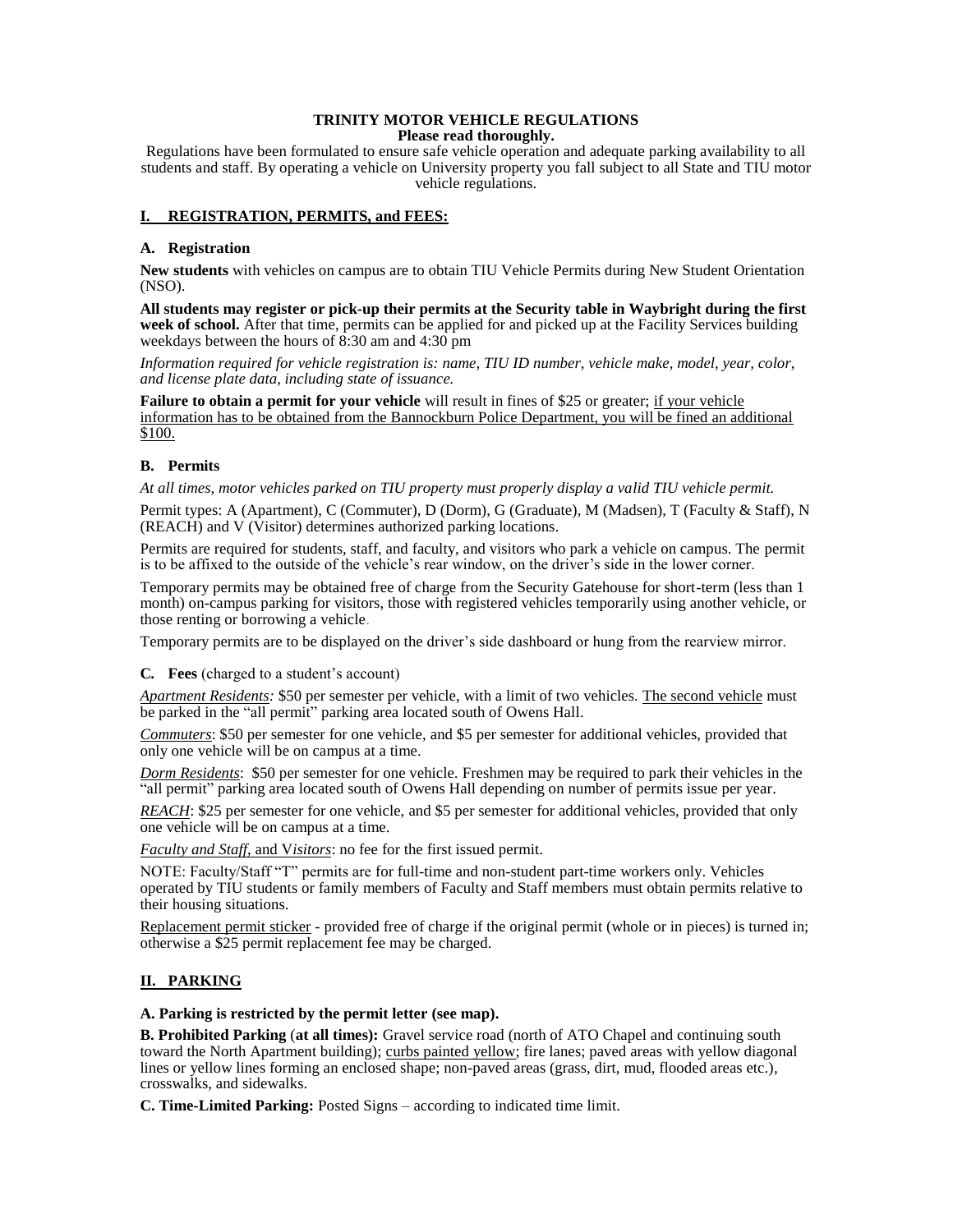**D. Visitor/Guest Parking** is reserved for vehicles belonging to visitors/guest of TIU and is unauthorized for vehicles registered to current students, faculty or staff members.

**E. Apartment Parking spaces** are for vehicles with A permits that are registered to the lessee(s) of a particular apartment, not guests.

**F. Vehicle Storage** permits are provided from the Security Gatehouse and required for vehicles to be left behind on-campus for periods longer than four consecutive weekdays. After completion of a Vehicle Storage Agreement, which requires leaving the vehicle's keys with a person in the local area who can operate the vehicle, the vehicle is to be parked in the All Permits Lot south of Owens Hall.

**G. Winter Parking -** From December  $1<sup>st</sup>$  to April  $1<sup>st</sup>$ , between 2 a.m. and 6 a.m., parking is not permitted along University Drive, Commuter or Faculty/Staff lots.

### **H. Other:**

- Along University Drive, parking is in the direction of the flow of traffic only.
- Vehicles are entitled to only one parking space at a time.
- **Commuter vehicles** may not be parked on campus between 2 am and 6 am without written authorization from Security.
- **Mechanical work** on vehicles may only be performed in the All Permits Lot; fluids may not be drained onto the ground.
- Registered vehicles must have liability insurance.
- Students may park in Faculty and Staff (T) lots after 5 pm until 2 am on weekdays, all day on weekends, and Holidays, this excludes the Madsen lot where only  $T \& M$  permits allowed. Holidays are defined as school recognized holidays (this does not include summer, fall, winter, or spring breaks).

### **III. DRIVING**

The campus-wide **speed limit is 15 mph.** 

**Stop completely at all stop signs** on campus.

**Vehicles are not allowed to pass a stopped school bus from any direction (including driving through an intersection) when its warning lights have been activated and and/or when its stop sign is extended.** Violations are subject to fines from Security Services and also state penalties issued by Bannockburn Police.

### **IV. CITATIONS, VIOLATIONS, and ENFORCEMENT**

#### **A. Citations**

- $\bullet$  Violation(s) of the TIU Motor Vehicle Regulations are enforced and may result in a citation; citations may be issued directly, left on the vehicle's windshield, or delivered via campus mail.
- The person to whom a vehicle is registered is liable for the issued citation(s).
- Citations (including WARNING citations) are recorded indefinitely on a database used by TIU Security.
- **Student fines are charged to a student's account. Faculty/Staff fines are to be paid at Facility Services**

#### **B. Violations**

| $\bullet$ Standing:            | $\bullet$ Moving:                    |
|--------------------------------|--------------------------------------|
| \$25 Improper Parking          | \$25 Prohibited Driving              |
| \$25 Prohibited Parking        | \$25 Stop Sign Violation             |
| \$25 Unauthorized Parking      | \$75 Reckless Driving                |
| \$25 No Valid Permit Displayed | \$100 School Bus Stop Sign Violation |

# • Other:

\$75 Failure to Comply with Security

\$100 Falsifying a Permit (sticker or temporary permit)

\$100 Security required to obtain vehicle registration information from Bannockburn Police Department

**Note:** Handicapped Parking spaces are enforced by the Bannockburn Police Department. The current fine